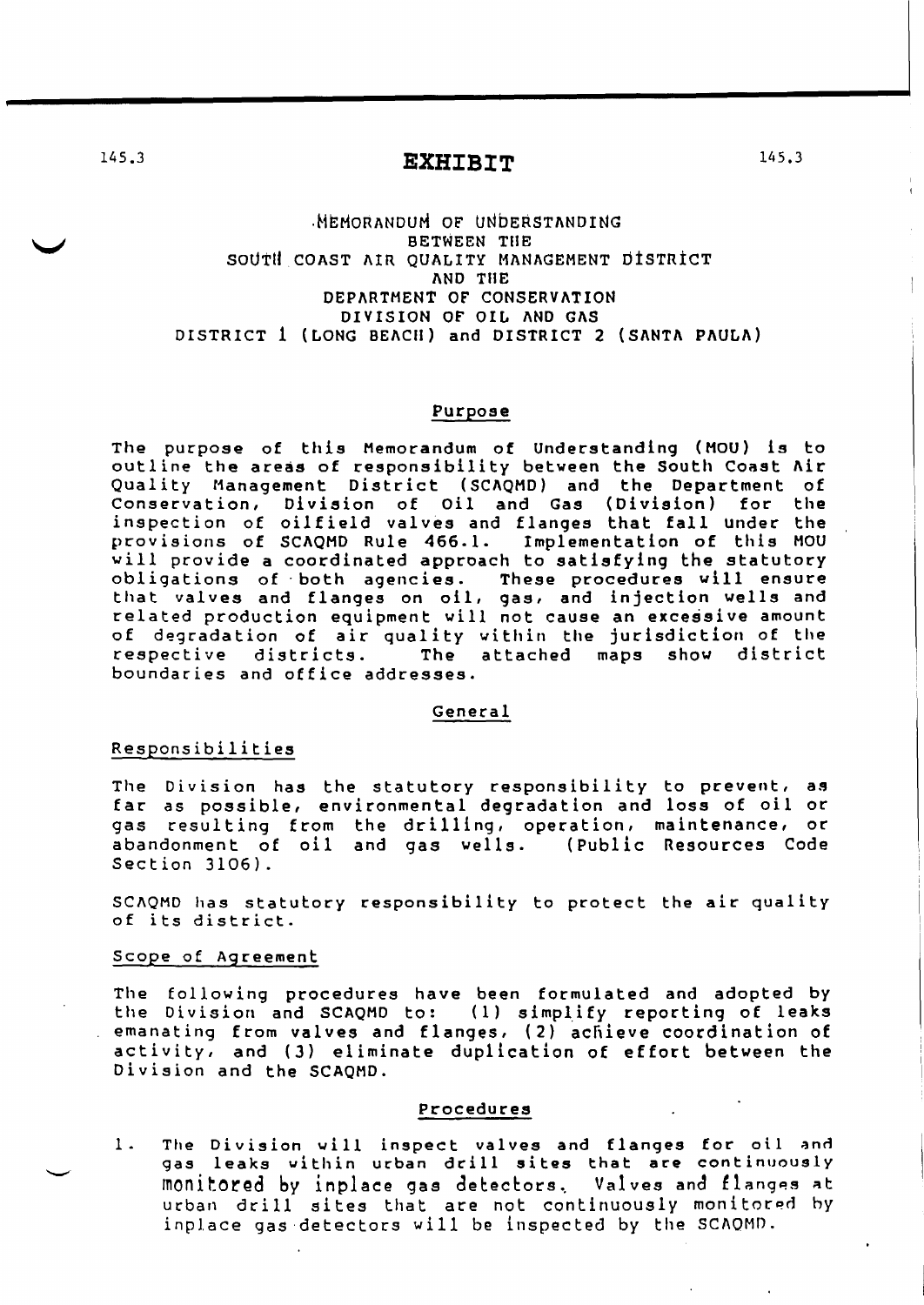J.45.3

## 145.3

Page  $\angle$  of  $\beta$ 

- 2. The Division will inspect all valves and flanges for liquid leaks from the wellhead to the first point of separation of produced fluids for all exempt and nonexempt<br>vells. SCAOMD will perform inspections for liguid leaks SCAQMD will perform inspections for liquid leaks from the first point of separation of produced fluids to the product shipping line for all nonexempt wells. The SCAQMD will also inspect valves and flanges for gas emissions for all wells that are not exempt from the gas regulations of Rule 466.1.
- 3. The Division will provide SCAQHD with a list of nonexempt wells annually on May 1. Yearly production averages will be used to formulate the data.
- 4. SCAQMD will supply the Division with copies of any approved exemptions to an operator's gas system under Rule 466.1.
- 5. The Division will inform SCAQMD of any violations under Rule 466.1 observed while carrying out the provisions of this NOU. Also, the Division will provide the SCAQMD with a quarterly report of inspections and violations.
- 6. SCAOMD concurs with established Division environmental inspection procedures and timetables.
- 7. Representatives from Division Districts 1 and 2 and SCAQMD will be designated as contact persons to coordinate the provisions of this MOU.

#### Enforcement Coordination

Enforcement actions involving both statutory authorities should be coordihated among the parties involved in this MOU, but neither agency is precluded from taking independent enforcement action.

### Modification or Termination of this Agreement

This agreement will be effective upon signature by the designated<br>parties. The agreement may be modified upon the initiative The agreement may be modified upon the initiative of either party for the purpose of ensuring consistency with State or Federal statutes or regulations, or for any other purposes mutually agreed upon. Any such modifications must be in writing and must be signed by the state oil and Gas Supervisor and the Director of Enforcement of the south Coast Air Quality Management District.

This agreement may be terminated by either party upon  $60 - day$ , prior written notification of the other party. It may also be terminated at any time by mutual consent of both parties.